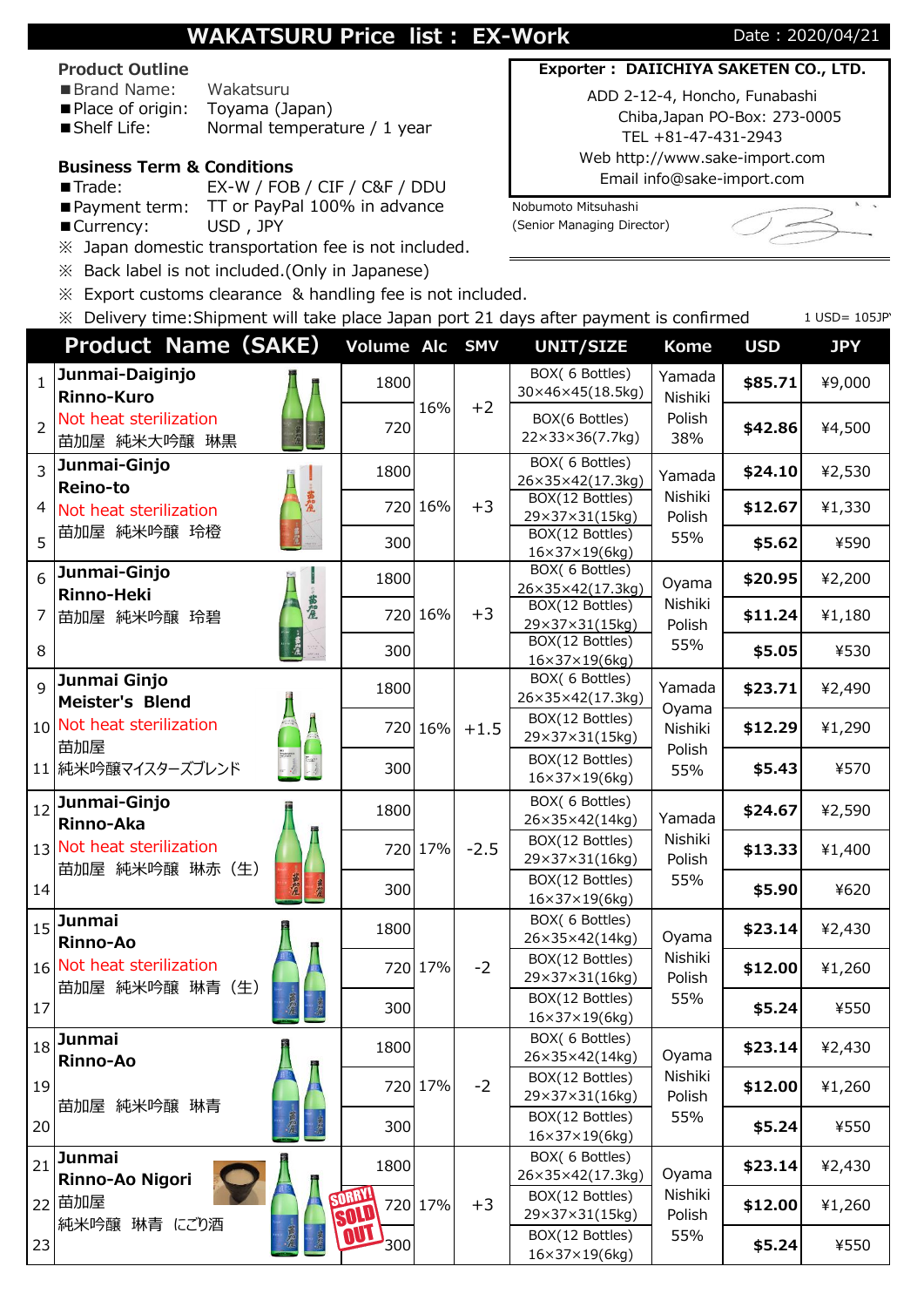|    | <b>Product Name (SAKE)</b>                                                           | Volume Alc SMV |         |        | <b>UNIT/SIZE</b>                                   | <b>Kome</b>                         | <b>USD</b> | <b>JPY</b> |
|----|--------------------------------------------------------------------------------------|----------------|---------|--------|----------------------------------------------------|-------------------------------------|------------|------------|
| 24 | Junmai Daiginjo<br>Wine<br>You no shizuku 40                                         | 1800           | 17%     | $+4.5$ | BOX(6 Bottles)<br>30×46×45(18.5kg)                 | Oyama<br>Nishiki                    | \$52.38    | ¥5,500     |
| 25 | <b>BRONZE</b><br>若鶴 瑤雫                                                               | 720            |         |        | BOX(6 Bottles)<br>22×33×36(7.7kg)                  | Polish<br>40%                       | \$26.19    | ¥2,750     |
| 26 | Junmai Daiginjo<br>You no shizuku 50                                                 | 1800           | 17%     | $+0$   | BOX(6 Bottles)<br>25×35×43(16.7kg)                 | Oyama<br>Nishiki                    | \$29.05    | ¥3,050     |
| 27 | 若鶴 瑤雫 50中汲み                                                                          | 720            |         |        | BOX(12 Bottles)<br>26×34×32(15.0kg)                | Polish<br>50%                       | \$14.76    | ¥1,550     |
| 28 | Junmai Daiginjo「粹sui」<br>純米大吟醸 粹                                                     |                | 720 16% | $-2$   | BOX(6 Bottles)<br>27×18×32(7.8kg)                  | Yamada<br>Nishiki<br>Polish<br>49%  | \$19.05    | ¥2,000     |
| 29 | Junmai Daiginjo「洸kou」<br>純米大吟醸 洸                                                     |                | 720 17% | $-4$   | BOX(6 Bottles)<br>27×18×32(7.8kg)                  | Yamada<br>Nishiki<br>Polish<br>49%  | \$19.05    | ¥2,000     |
| 30 | Daiginjo<br><b>You no Mine</b>                                                       | 1800           | 15%     | $+4.0$ | BOX(6 Bottles)<br>30×40×47(20.3kg)                 | Yamada<br>Nishiki                   | \$95.24    | ¥10,000    |
| 31 | ※Add alcohol<br>若鶴 瑤嶺38 低温一年熟成                                                       | 720            |         |        | BOX(6 Bottles)<br>25×36×36(9.5kg)                  | Polish<br>38%                       | \$47.62    | ¥5,000     |
| 32 | Daiginjo<br>大学服务<br>Wine<br>Soshin<br><b>BRONZE</b><br><b>※Add alcohol</b><br>大吟醸 素心 |                | 720 15% | $+5$   | BOX( 6 Bottles)<br>25×37×35(9.4kg)                 | Yamada<br>Nishiki<br>Polish<br>38%  | \$33.33    | ¥3,500     |
| 33 | Ginjo koshu Kakumei<br>20 years old<br><b>※Add alcohol</b><br>若鶴 鶴鳴                  |                | 500 17% | $+6$   | BOX(6 Bottles)<br>19×27×25(6.2kg)                  | Gohyaku<br>mangoku<br>Polish<br>60% | \$23.81    | ¥2,500     |
| 34 | Kijoshu<br>Made by<br>Sake + Rice (No water)<br>若鶴 貴醸酒                               |                | 300 18% | $-37$  | BOX(12 Bottles)<br>$17 \times 23 \times 24(8.1kg)$ | Gohyaku<br>mangoku<br>Polish<br>67% | \$5.62     | ¥590       |
| 35 | Karakuchi Gen<br>(Raw stored sake)<br><b>※Add alcohol</b><br>玄<br>辛口玄 生貯蔵酒           |                | 300 14% | $+7.0$ | BOX(20 Bottles)<br>28×35×21(11.8kg)                | Gohyaku<br>mangoku<br>Polish<br>67% | \$3.05     | ¥320       |
| 36 | <b>Junmai</b><br>Karakuchi Gen                                                       | 18000          |         |        | BOX(1 Bottles)<br>30×30×29(18.5kg)                 |                                     | \$152.38   | ¥16,000    |
|    | $_{37}$ (Platinum)<br>辛口玄 純米酒<br>(プラチナ)                                              | 1800           |         |        | BOX( 6 Bottles)<br>32×21×41(17kg)                  | Gohyaku                             | \$17.14    | ¥1,800     |
| 38 |                                                                                      |                | 720 15% | $+7.0$ | BOX(12 Bottles)<br>32×24×29(16kg)                  | mangoku<br>Polish                   | \$8.57     | ¥900       |
| 39 |                                                                                      | 300            |         |        | BOX(12 Bottles)<br>23x31x22(7kg)                   | 67%                                 | \$3.62     | ¥380       |
| 40 | 玄                                                                                    | 180 cup        |         |        | BOX(30 Bottles)<br>33×40×14(10.5kg)                |                                     | \$2.38     | ¥250       |
| 41 | Karakuchi Gen<br>(Gold)                                                              | 9000           |         |        | BOX(1 Bottles)<br>23×23×27(9.5kg)                  |                                     | \$76.19    | ¥8,000     |
|    | 42 <b>X</b> Add alcohol<br>(ゴールド)<br>辛口玄                                             | 1800           |         |        | BOX( 6 Bottles)<br>32×21×41(17kg)                  | Gohyaku                             | \$15.71    | ¥1,650     |
| 43 |                                                                                      |                | 720 15% | $+7.0$ | BOX(12 Bottles)<br>32×24×29(16kg)                  | mangoku<br>Polish                   | \$7.24     | ¥760       |
| 44 | 麦                                                                                    | 180            |         |        | BOX(20 Bottles)<br>38×44×17(13.0kg)                | 67%                                 | \$2.38     | ¥250       |
| 45 |                                                                                      | 180 cup        |         |        | BOX(30 Bottles)<br>33×40×14(10.5kg)                |                                     | \$1.90     | ¥200       |